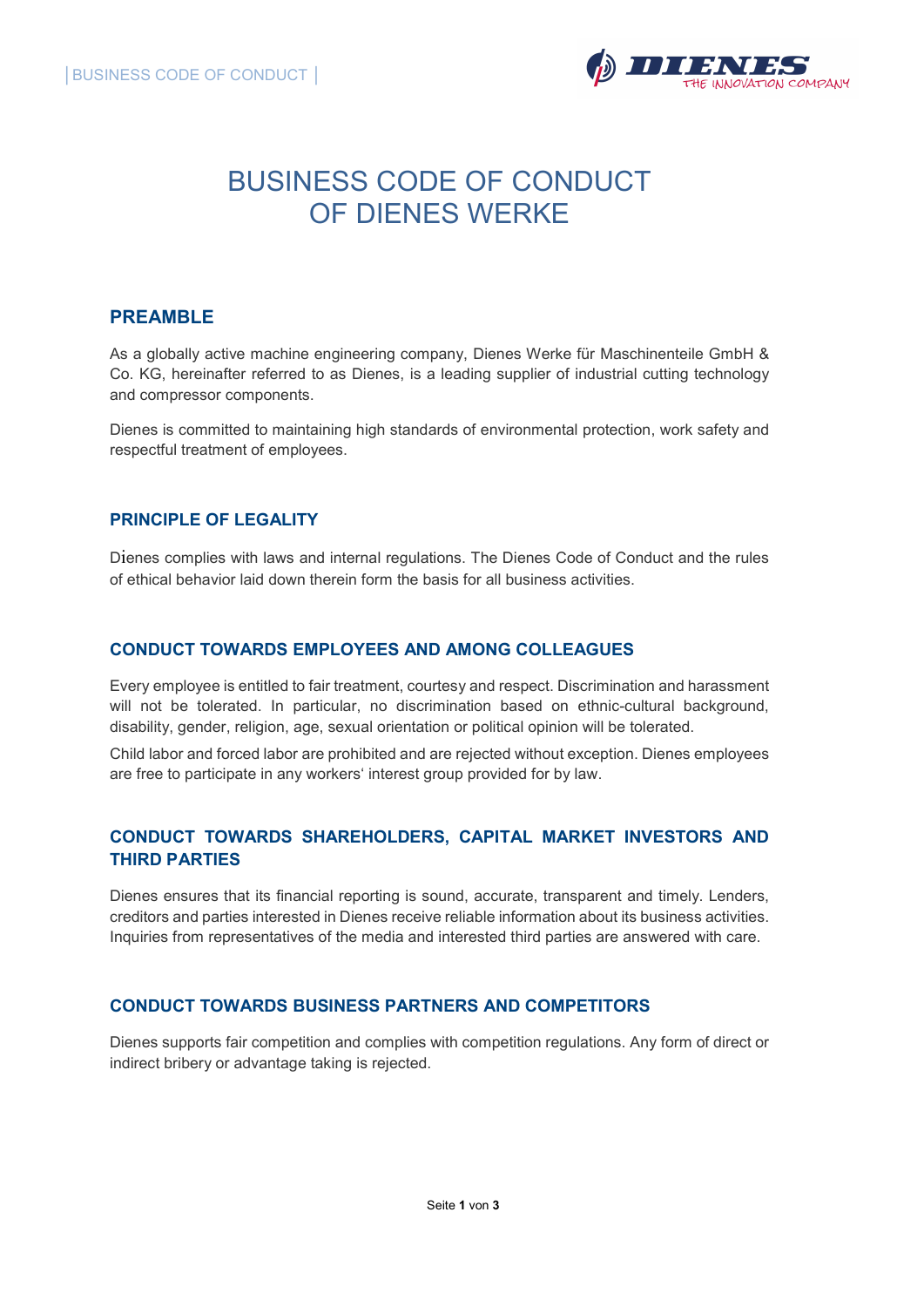

#### RELATIONSHIP WITH SOCIETY AND THE PUBLIC

Dienes is aware of its social responsibility and therefore strives to play an active, partnership role in the community. Dienes strives to maintain a cooperative attitude with the relevant authorities and to provide all information in a complete, open, accurate and timely manner.

#### CONFLICTS OF INTEREST

Business and private interests are strictly separated at Dienes. Business partners may not be favored for private interest. Employees are encouraged to disclose any suspected or actual conflict of interest to their supervisors and to work with supervisors to resolve such conflict.

## TREATMENT OF DIENES PROPERTY

Company property, whether in material or intellectual form, is intended to assist employees in the tasks assigned by Dienes. It may be used only for legally permissible business purposes and in no case for personal gain. Employees will take care to protect company property from loss, theft or misuse.

As an experienced industrial producer, manufacturing expertise, technical research, patents and industrial property rights are of outstanding importance. This information must be given special protection. Every single employee is aware of this and attaches particular importance to the responsible handling of intellectual company property.

#### DATA PROTECTION, CONFIDENTIALITY

Personal data of Dienes employees and business partners will only be collected, processed and used in accordance with legal requirements.

Information handed over by business partners that requires secrecy will be treated confidentially by employees and used only for the agreed purpose. All employees are obliged to protect company and business secrets and other internal matters from unauthorized third parties. In return, Dienes also trusts that any entrusted documents will be handled with care and that confidentiality will be maintained.

Dienes shall ensure that suitable measures are taken to protect information requiring confidentiality.